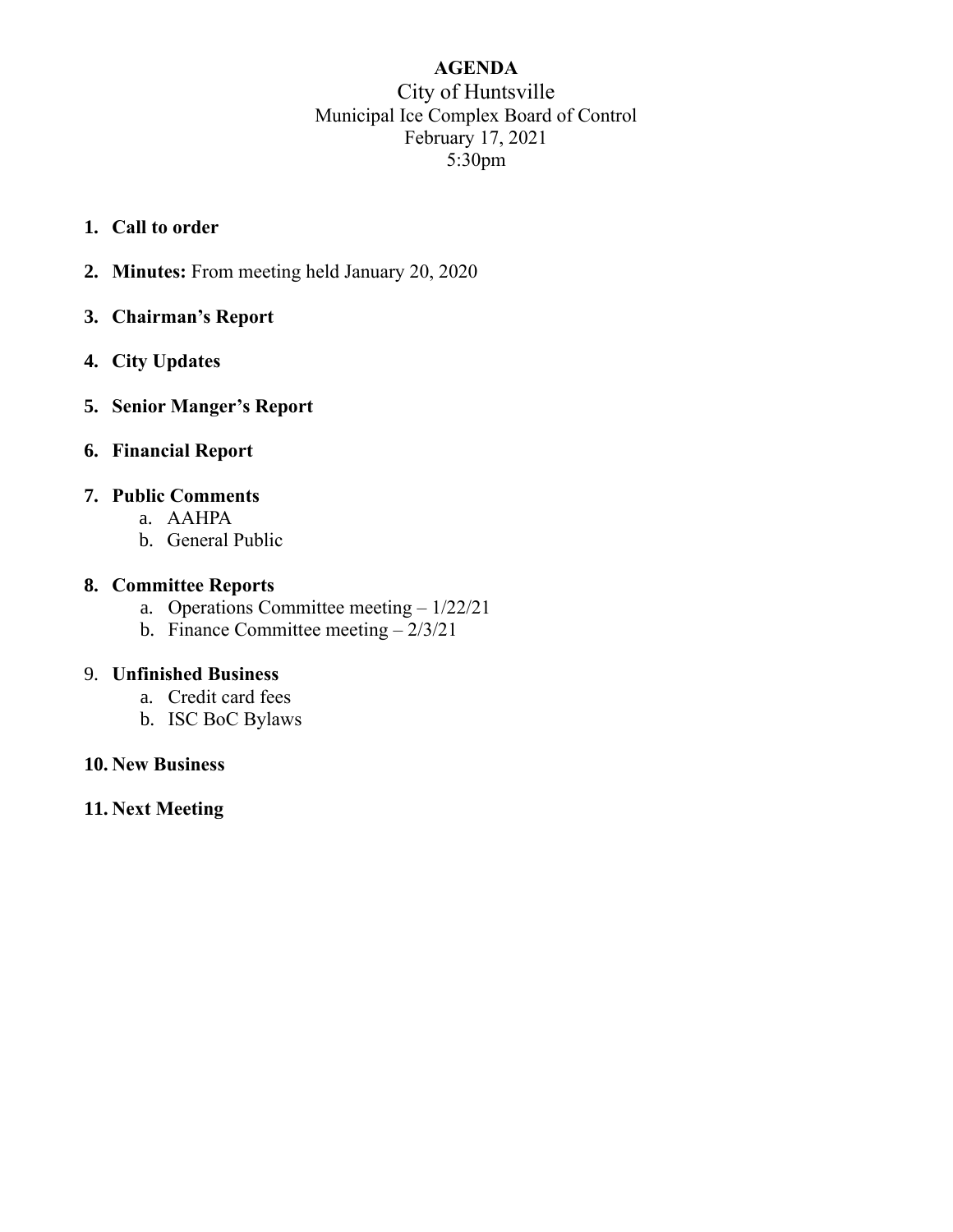#### **BENTON H. WILCOXON MUNICIPAL ICE COMPLEX BOARD OF CONTROL REGULAR MONTHLY MEETING**

#### **All motions passed unanimously unless otherwise stated.**

## **MINUTES OF January 20, 2021:**

| <b>Presiding Officer:</b>                       | David Edwards                                                                                                                                                                                                                                                                                                                                                                                                                                                                                                                                                                                                                                                                                                                                                                                    |
|-------------------------------------------------|--------------------------------------------------------------------------------------------------------------------------------------------------------------------------------------------------------------------------------------------------------------------------------------------------------------------------------------------------------------------------------------------------------------------------------------------------------------------------------------------------------------------------------------------------------------------------------------------------------------------------------------------------------------------------------------------------------------------------------------------------------------------------------------------------|
| <b>Call to Order:</b>                           | David called the meeting to order at 5:30pm                                                                                                                                                                                                                                                                                                                                                                                                                                                                                                                                                                                                                                                                                                                                                      |
| <b>Board Members:</b><br><b>Present:</b>        | David Edwards<br>John Green<br>Jan Davis<br>Sasha Sealy<br>Pat Sanders<br>Kimberly Ford<br>Dr. Tyler Kirby<br><b>Ralph Stone</b>                                                                                                                                                                                                                                                                                                                                                                                                                                                                                                                                                                                                                                                                 |
| Absent:                                         | Ed Ragland                                                                                                                                                                                                                                                                                                                                                                                                                                                                                                                                                                                                                                                                                                                                                                                       |
| <b>Facility Representatives:</b> Chantay Naeger | Dita Dotson-Bowser                                                                                                                                                                                                                                                                                                                                                                                                                                                                                                                                                                                                                                                                                                                                                                               |
| <b>Hockey Representatives:</b>                  | <b>Troy Skinner</b>                                                                                                                                                                                                                                                                                                                                                                                                                                                                                                                                                                                                                                                                                                                                                                              |
| <b>City Representatives:</b>                    | <b>Bruce Pitts</b>                                                                                                                                                                                                                                                                                                                                                                                                                                                                                                                                                                                                                                                                                                                                                                               |
| <b>Visitors:</b>                                | Troy Skinner, Forrest Merrill, Anna Anderson, Ryan Crim, Amy McWilliams,<br>Mike Kiene, Neil Perez, Erik Treves, Mark Reed, Anthony Holden, Ryan,<br>Renaud, Debbie Barrie, Lori Kantmann, Evan Wagner                                                                                                                                                                                                                                                                                                                                                                                                                                                                                                                                                                                           |
| <b>Minutes:</b>                                 | Approved                                                                                                                                                                                                                                                                                                                                                                                                                                                                                                                                                                                                                                                                                                                                                                                         |
| <b>Public Comments</b>                          |                                                                                                                                                                                                                                                                                                                                                                                                                                                                                                                                                                                                                                                                                                                                                                                                  |
|                                                 | <b>a. General Public:</b> Troy Skinner was the first to comment. He was speaking as Executive Director<br>of the Alabama Amateur Hockey Players Association (AAHPA). He discussed<br>the relationship between hockey players and ISC management.<br>Forrest Merrill spoke next on behalf of the North Alabama Hockey<br>Association regarding the notification of the alcohol policy.<br>Anna Anderson then spoke regarding ISC bringing hockey under its<br>control.<br>Ryan Crim spoke regarding the cancellation of hockey contracts due to<br>alcohol violations. He also felt that some policies were arbitrary and not<br>necessary.<br>Amy McWilliams spoke regarding the cleanliness of the ice rink. She<br>mentioned that during a tournament the past weekend the rink was very dirty |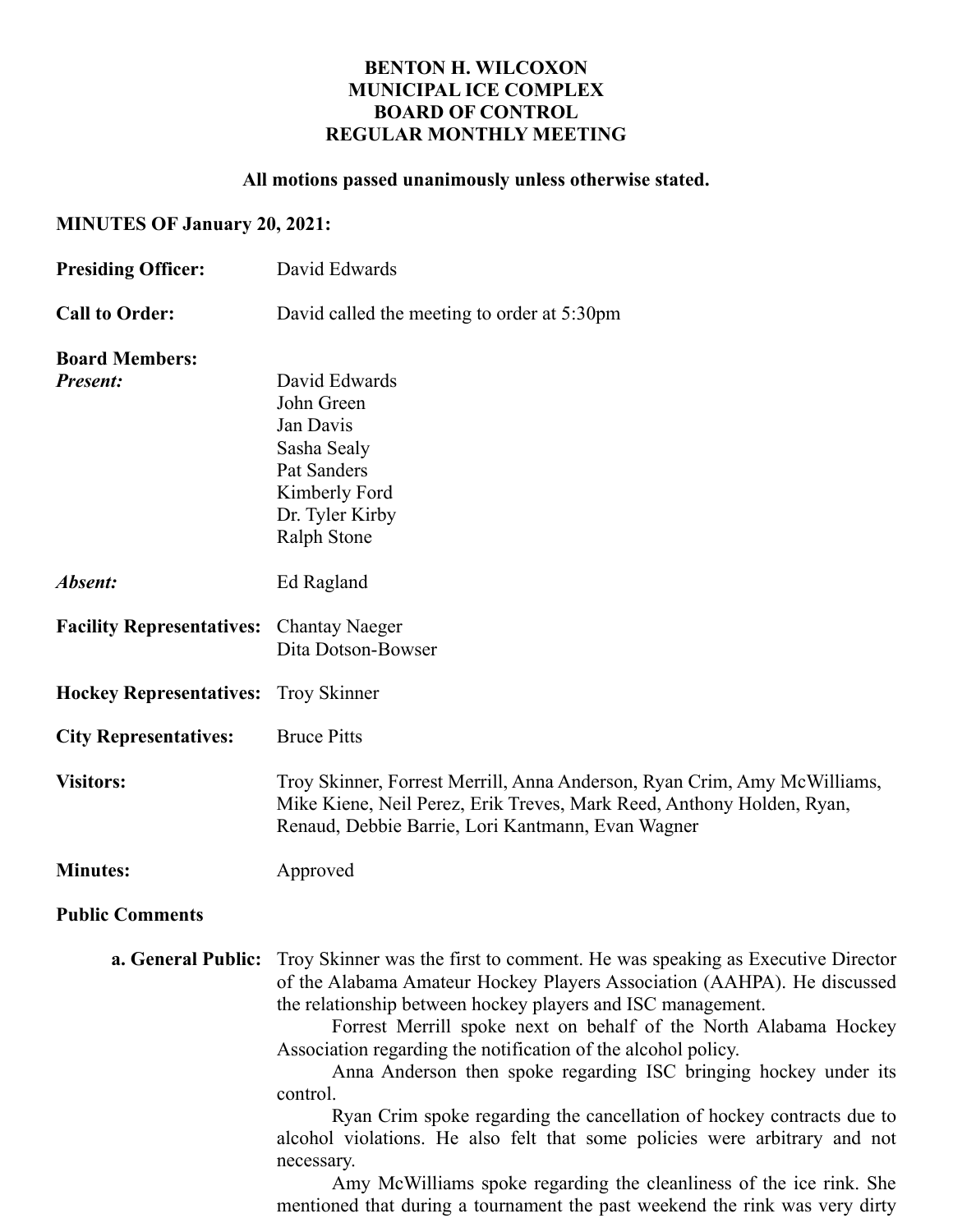|                            | and that she had heard numerous complaints. She also thought there were too                                                                                        |  |  |
|----------------------------|--------------------------------------------------------------------------------------------------------------------------------------------------------------------|--|--|
|                            | many policies.                                                                                                                                                     |  |  |
|                            | Mike Kiene spoke regarding the alcohol found in the locker rooms. He<br>noted that a rink in Florida allowed alcohol in the locker rooms                           |  |  |
|                            | Neil Perez spoke regarding the alcohol found in the locker rooms. He                                                                                               |  |  |
|                            | noted that some policies are conflicting but is not aware of all the policies.                                                                                     |  |  |
|                            | Erik Treves spoke regarding the alcohol policy. He noted that he was not<br>aware of the policy.                                                                   |  |  |
|                            | Mark Reed spoke regarding bags from public sessions being in the locker                                                                                            |  |  |
|                            | room he is assigned for his 8U team. He stated he routinely has to ask to have                                                                                     |  |  |
|                            | the bags removed so his players can dress.<br>Anthony Holden spoke regarding the role of team captains. He suggested                                               |  |  |
|                            | that the ISC work with the User Groups to make their policies clear. He also                                                                                       |  |  |
|                            | suggested that public sessions have locker room monitors.<br>Ryan Renaud spoke regarding the decline of high school hockey and                                     |  |  |
|                            | growth of adult hockey. He also noted concerns about communication between<br>the hockey community and the ISC.                                                    |  |  |
|                            | Debbie Barrie spoke regarding communications with ISC.                                                                                                             |  |  |
|                            | Lori Kantmann spoke regarding communications with ISC. She also                                                                                                    |  |  |
|                            | noted that policies are set up to punish. She noted that other rinks are sanitizing.<br>Evan Wagner spoke regarding spectator and locker room policies. He         |  |  |
|                            | asked if there is a plan to allow more spectators per player. He also requested                                                                                    |  |  |
|                            | players be allowed to dress and undress in the locker rooms. He also requested<br>more communication between the ISC and User Groups.                              |  |  |
|                            |                                                                                                                                                                    |  |  |
| b. NAHA:                   | None                                                                                                                                                               |  |  |
| c. Skating Club:           | None                                                                                                                                                               |  |  |
| <b>President's Report:</b> | Steve Clough was not present due to COVID concerns.                                                                                                                |  |  |
|                            | David Edwards went over new committee assignments. Ed Ragland                                                                                                      |  |  |
|                            | with chair the Finance Committee and serving members are Jan Davis and Dr.<br>Tyler Kirby. The Fundraising Committee will be chaired by Sasha Sealy and            |  |  |
|                            | serving members will be David Edwards and Kimberly Ford. The Governance                                                                                            |  |  |
|                            | Committee will be chaired by John Green and serving members will be Mark<br>Russell and Pat Sanders. The Operations Committee will be chaired by Pat               |  |  |
|                            | Sanders and serving members will be John Green and Sasha Sealy.                                                                                                    |  |  |
|                            | The ISC staff were directed to only correspond with User Groups                                                                                                    |  |  |
|                            | through the points of contact as designated by their ice rental contracts. Each<br>User Group was asked to identify to the ISC their designated points of contacts |  |  |
|                            | by January $9th$ , 2021.                                                                                                                                           |  |  |
| <b>City Updates:</b>       | None.                                                                                                                                                              |  |  |
| <b>FRIA Report:</b>        | This was included in the Senior Manager's report.                                                                                                                  |  |  |
|                            | Main Checking Account<br>\$<br>134.90                                                                                                                              |  |  |
|                            | \$<br>M. Dotson Sponsorship/Scholarship<br>2,689.23                                                                                                                |  |  |
|                            | <b>FRIA Curling Club</b><br>2,709.15<br>10,832.04<br><b>FRIA Capital Improvements</b>                                                                              |  |  |
|                            | <b>Grand Total</b><br>16,365.32                                                                                                                                    |  |  |
| <b>Financial Report:</b>   | Financials were provided to each ISC BoC member. Dr. Kirby expressed his                                                                                           |  |  |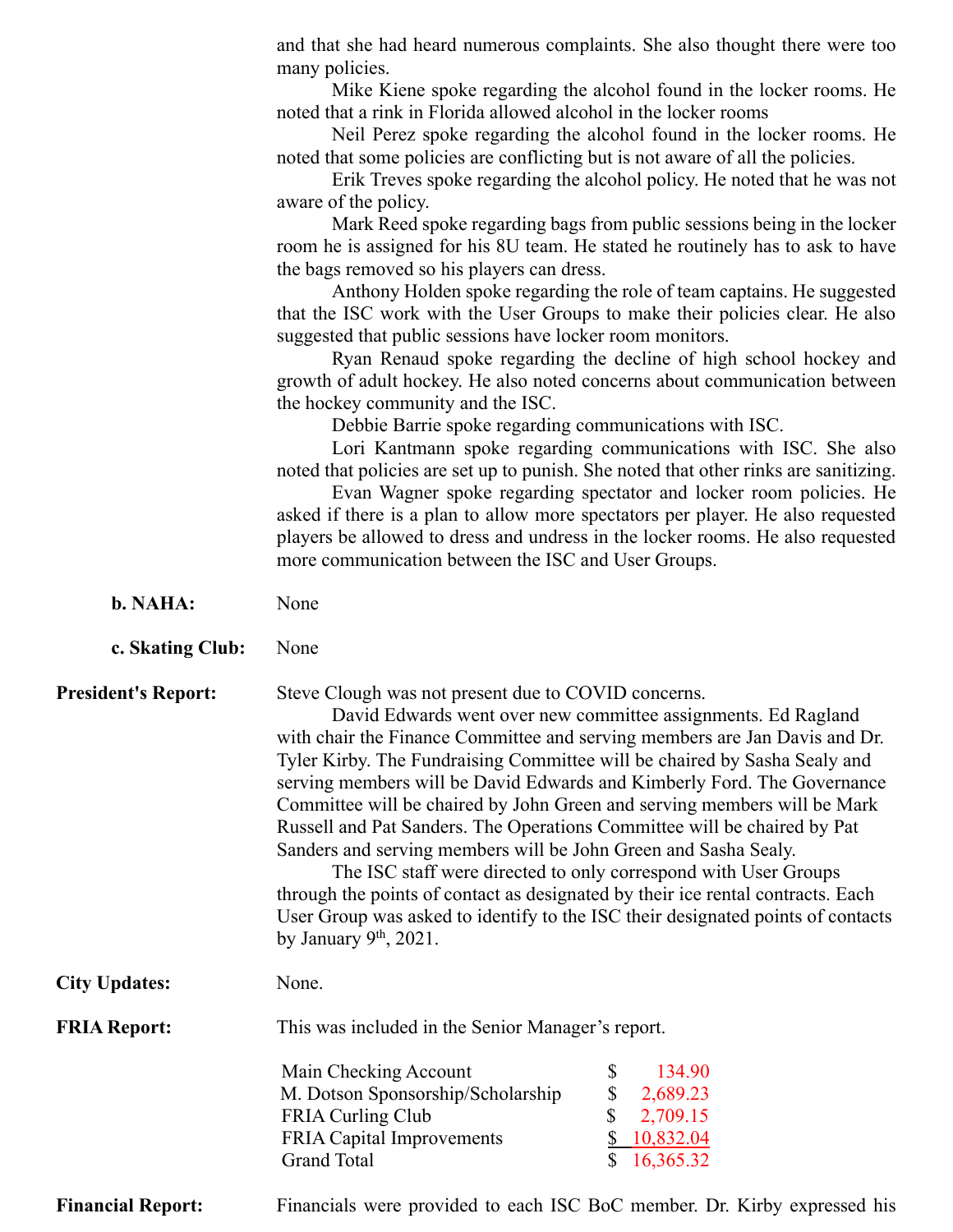concerns of the ISC operating hockey programs.

| <b>Facility Financials:</b> | General Checking Account | \$16,499.71           |
|-----------------------------|--------------------------|-----------------------|
|                             | Capital Account          | \$46,073.21           |
|                             | Reserves Account         | $\frac{\$}{1,691.43}$ |
|                             | <b>Grand Total</b>       | \$64,264.35           |

- **Senior Manager's Report:** The Senior Manager's Report was provided to each ISC BoC member. Dita Dotson-Bowser highlighted that the ISC is still working to transition their offices to the ISC. The ISC senior staff is serving as "Manager on Duty" during the evening hockey sessions. Jan Davis asked for an explanation of LiveBarn. Mrs. Dotson-Bowser stated it is a way to view rink activities through an internet subscription service. Sasha Sealy noted that Fight Club Hockey did not provide programming with a detailed description of their events as requested. Dr. Kirby responded that we need to be reasonable with our request. He also noted that sometimes programs change. He did agree that we need to know what activities are taking place on the ice.
- **Incident Report:** As reported
- **HSSTA Report:** As reported
- **HR Report:** As reported
- **Maintenance Report:** As reported
- **Committee Reports:** None.

**Unfinished Business:** The ISC organizational charts was provided to all ISC BoC members. Mrs. Dotson-Bowser noted that the ISC staff is growing because the rink services are expanding. The ISC is currently under staffed. The Governance Committee will look at the organizational chart as recommended by the ISC management.

> A draft copy of the bylaws was provided to all ISC BoC members. Changes to the draft were noted. It was decided that discussing the draft bylaws in a working session would be beneficial. The vote to approve the bylaws was postponed.

Finance Committee is to meet to discussed credit card fees.

The current locker room policy of utilizing locker rooms fifteen minutes before and after on-ice sessions was discussed. A recommendation was made by Pat Sanders to allow thirty minutes before and after on-ice sessions for dressing and undressing. Current policy requires hockey participants to enter the facility dressed in their hockey gear from the waist down. John Green recommended keeping the fifteen-minute periods before and after their on-ice sessions but allow hockey participants to come dressed as needed to meet the time limit requirements. A motion was made and passed to remove the requirement in the ISC COVID policy for hockey participants to enter the facility dressed in hockey gear from the waist down.

#### **New Business:** The Governance Committee was assigned the task of clarifying the policy of User Groups' programming competing with ISC programming and determining if private coaches should be charged for their use of the facilities.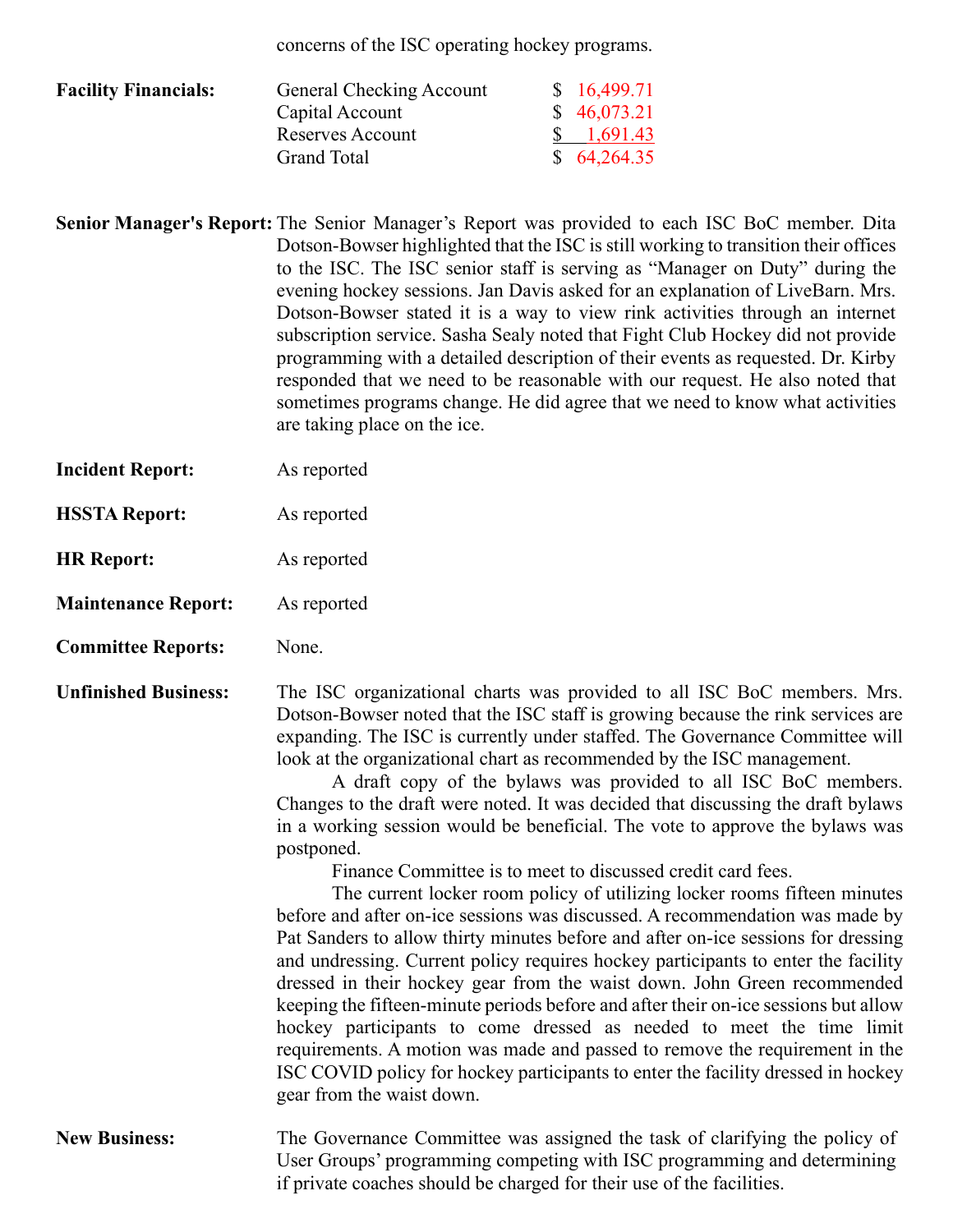**Adjournment:** The meeting adjourned at 6:52 pm. The next scheduled board meeting is Feb 17<sup>th</sup> at the City Council Chambers.